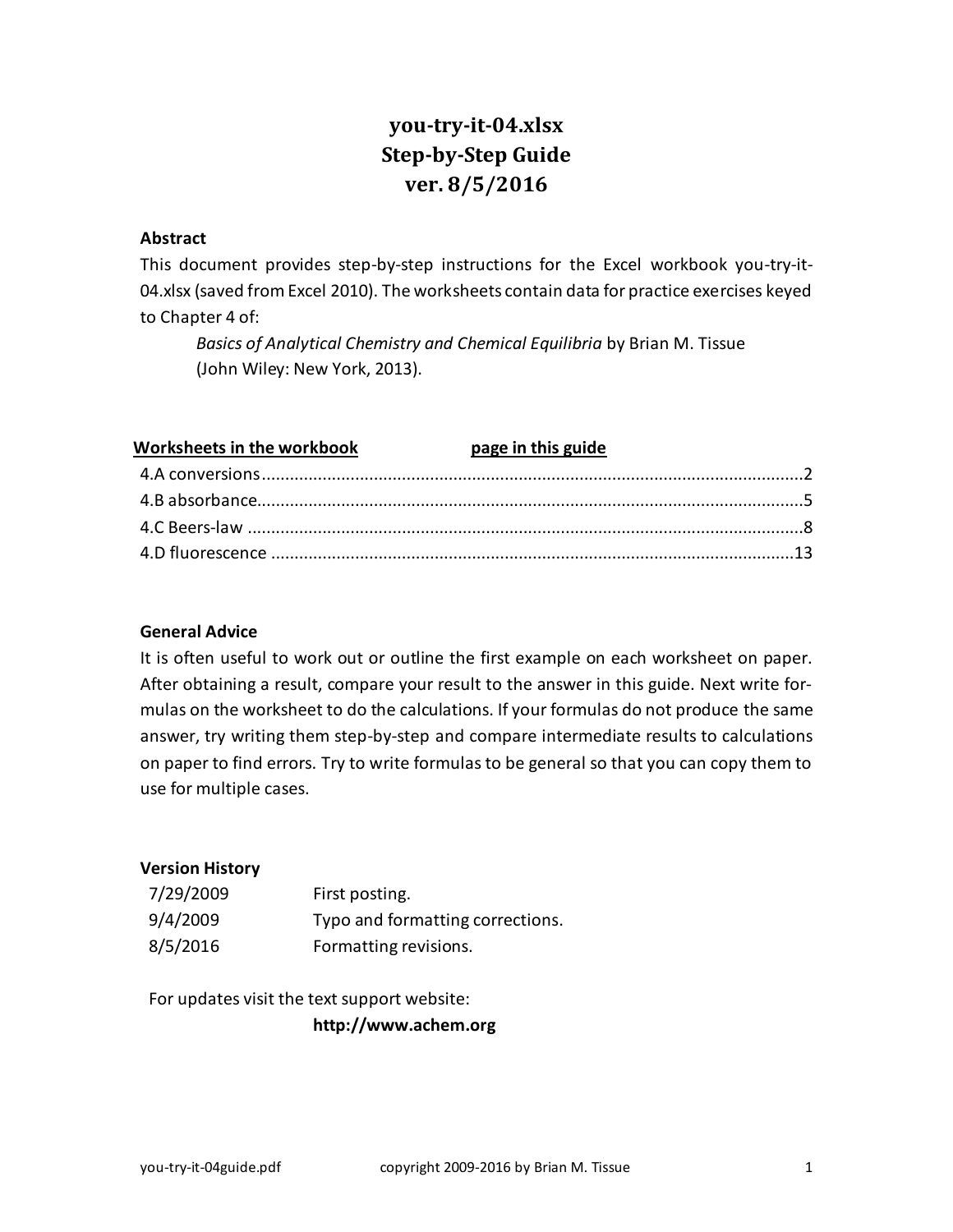# <span id="page-1-0"></span>**4.A conversions**

This worksheet contains two sets of wavelength measurements and the accepted energy levels for atomic transitions. The exercise is to determine the vacuum wavelength from the experimental wavelengths measured in air and compare to the accepted transition energies.

| Concepts                 | <b>Concept Synopsis</b>                                        |
|--------------------------|----------------------------------------------------------------|
| electromagnetic radia-   | We often use different wavelength, frequency, or energy de-    |
| tion                     | scriptions for photons in different spectral regions. Useful   |
|                          | equations are $c=\lambda v$ and $E=hv$ .                       |
| spectroscopic<br>transi- | Transitions occur when the photon energy equals, i.e., is res- |
| tions                    | onant with, the difference between energy levels.              |

# 1. Convert wavelength measured in air to wavelength in vacuum.

Tables 4.A.1 and 4.A.2 give measured wavelengths for gas-phase Na and K, respectively. As you can see from the number of significant figures, these measurements can be made very precisely. The presumed upper and lower energy levels for the transitions are listed in columns H and I. The photon energy for a spectroscopic transition is the relative energy between the two levels. To remove experimental variables, the tabulated energy levels are given for vacuum conditions. The exercise is to convert the experimental data, measured in air, to vacuum energy and compare to the accepted energy levels. I will convert the air wavelength to vacuum wavelength and then to energy. Working backwards from the energy levels to air wavelength is another way to compare the data.

First convert the air wavelength to frequency. The frequency of a photon does not change as the photon travels through different media. The speed of light in air is given in cell H19. Using the first row in Table 4.A.1 as a working example, we calculate frequency with *c*=*λν*:

$$
v = \frac{c_{\text{air}}}{\lambda_{\text{air}}} = \frac{299704645 \text{ m/s}}{2852.810 \text{ Å}} \frac{10^{10} \text{ Å}}{1 \text{ m}} = 1.050559 \times 10^{15} \text{ s}^{-1}
$$

Now dividing the speed of light in a vacuum by frequency gives the wavelength in vacuum.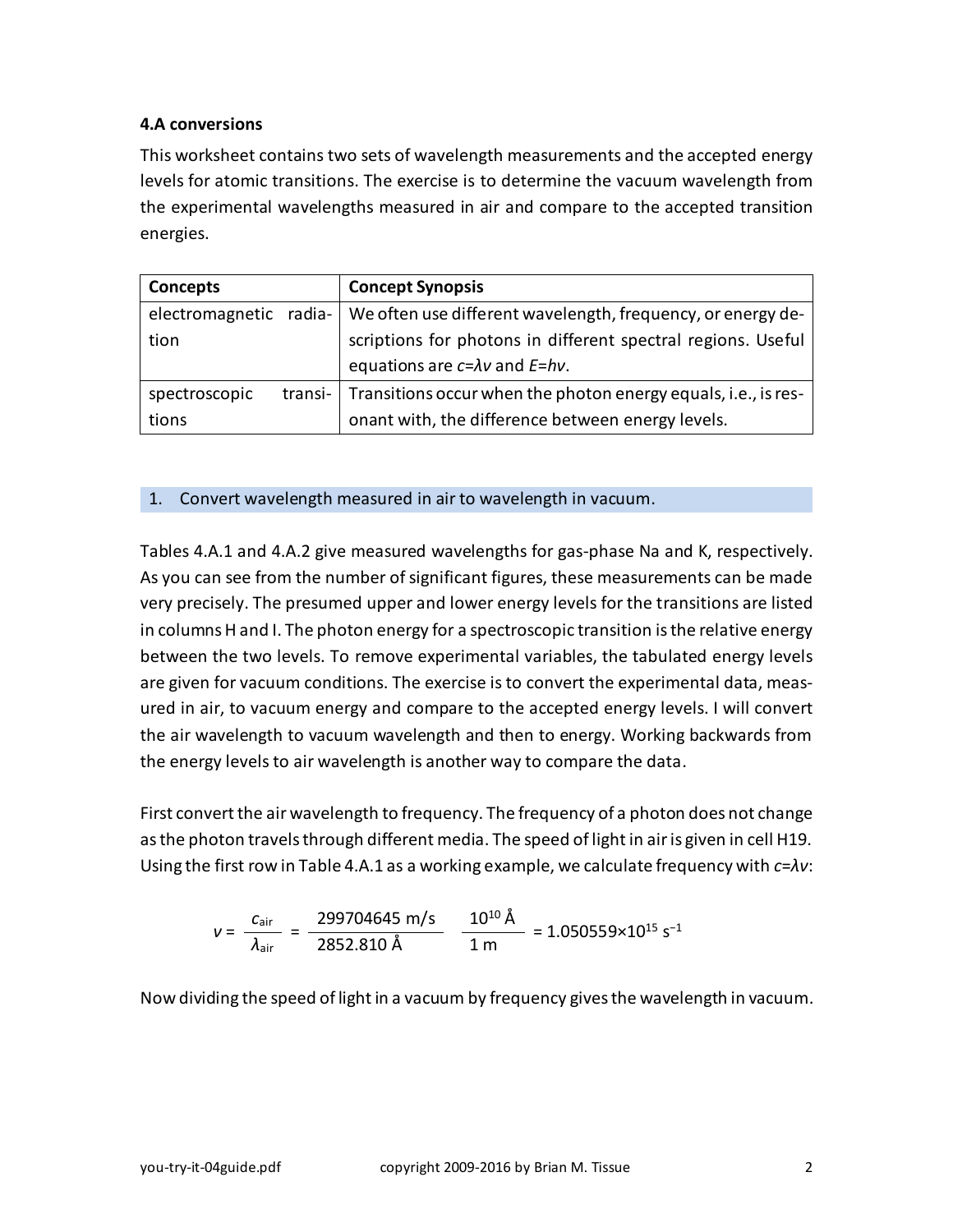$$
\lambda_{\text{vac}} = \frac{c_{\text{vac}}}{v} = \frac{299792458 \text{ m/s}}{1.050559 \times 10^{15} \text{ s}^{-1}} = \frac{10^{10} \text{ Å}}{1 \text{ m}} = 2853.646 \text{ Å}
$$

Looking at the two expressions above, you can combine them to eliminate frequency and substitute the refractive index, *n*air, for *c*vac/*c*air. I've done the calculation in two steps simply to show the concept of using the relationship between *λ* and *ν*.

To get these calculations into the worksheet, I've entered the conversion between angstrom, Å, and meter, m, in cell D19, the speed of light in a vacuum in cell F19, and the refractive index of air in cell G19. The speed of light in air is the vacuum speed divided by *n*air. In cell H19 I type the formula:

=F19/G19

To find frequency from the given wavelength, in cell D26 I type: =(\$H\$19/C26)\*\$D\$19

Now find the vacuum wavelength from the frequency. Now using the speed of light in a vacuum and the conversion between Å and m, in cell E26 I type:

=(\$F\$19/D26)\*\$D\$19

These two formulas can be copied to the other rows of the table, but I'll wait and do all of the empty cells after completing question 2. The result so far is shown in the following figure:

|    | A | B                      | С               | D                                               | E               | F                      | G           | н                      |                                  |
|----|---|------------------------|-----------------|-------------------------------------------------|-----------------|------------------------|-------------|------------------------|----------------------------------|
| 17 |   |                        |                 |                                                 |                 |                        |             |                        |                                  |
| 18 |   | conversions/constants: |                 | Å/m                                             | Å/cm            | $c_{\text{vac}}$ (m/s) | n (air)     | $c_{\text{air}}$ (m/s) |                                  |
| 19 |   |                        |                 | $1.0E + 10$                                     | 1.0E+08         | 299792458              | 1.000293    | 299704645              |                                  |
| 20 |   |                        |                 |                                                 |                 |                        |             |                        |                                  |
| 21 |   |                        |                 |                                                 |                 |                        |             |                        |                                  |
| 22 |   | Table 4.A.1            |                 |                                                 |                 |                        |             |                        |                                  |
| 23 |   |                        |                 | <b>Persistent Lines of Neutral Sodium (NaI)</b> |                 |                        |             |                        |                                  |
| 24 |   |                        | $\lambda$ (air) | Frequency                                       | $\lambda$ (vac) | $E$ (meas)             | $E$ (theor) |                        | Energy Levels $\text{(cm}^{-1})$ |
| 25 |   | Intensity              | (Å)             | $(s^{-1})$                                      | (Å)             | $(cm-1)$               | $(cm^{-1})$ | lower                  | upper                            |
| 26 |   | 5                      | 2852.810        | 1.0506E+15                                      | 2853.646        |                        |             | 0.000                  | 35042.850                        |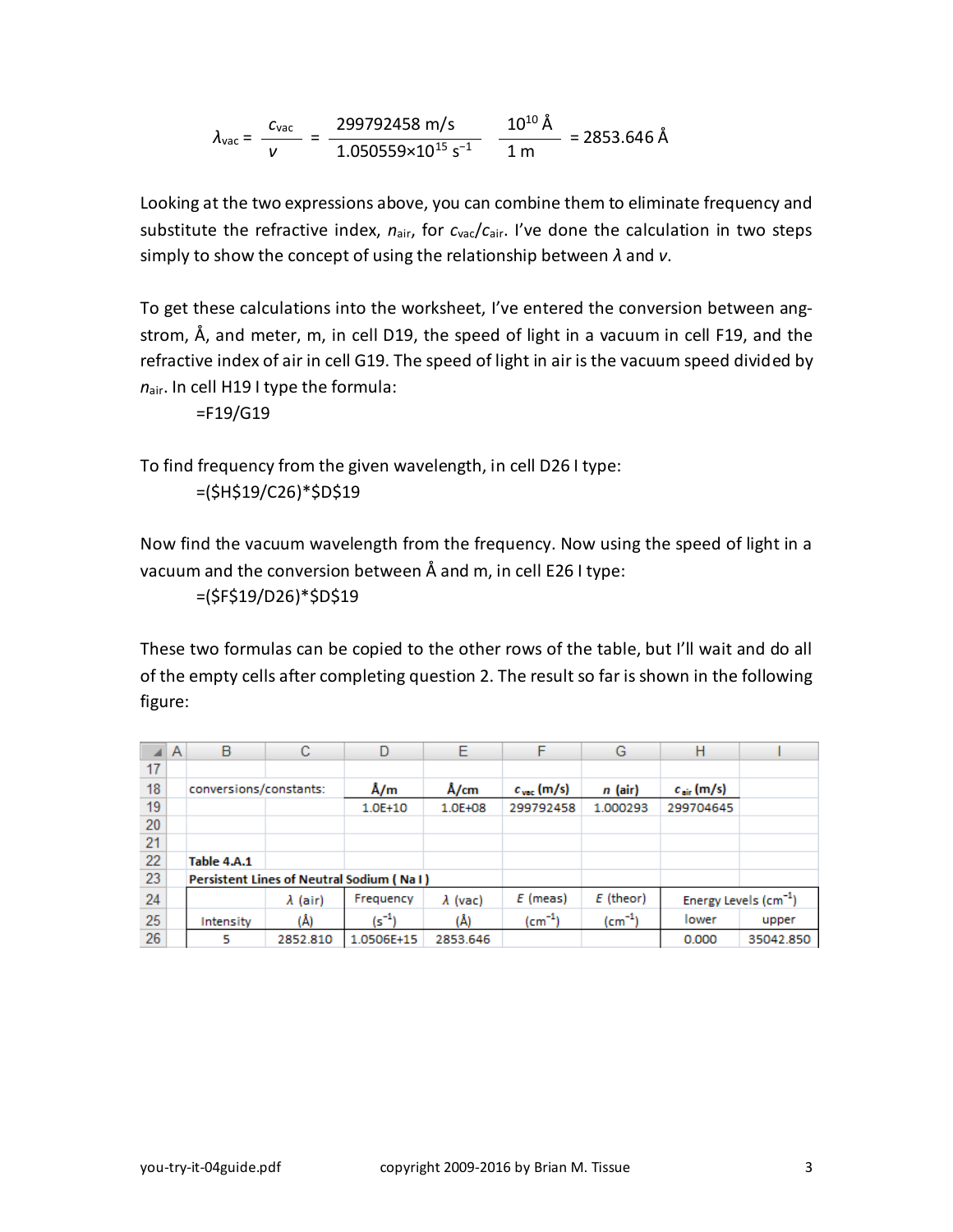# 2. Convert the vacuum wavelength to energy in  $cm^{-1}$ .

Energy expressed in cm<sup>-1</sup> is simply the inverse of wavelength. Find the vacuum energy by taking the inverse the vacuum wavelength and converting units to cm<sup>−1</sup> (10<sup>8</sup> Å per 1 cm):

$$
\frac{1}{2853.646 \text{ Å}} \frac{10^8 \text{ Å}}{1 \text{ cm}} = 35042.89 \text{ cm}^{-1}
$$

I've typed the conversion 1E8 (Å per cm) in cell E19. In cell F26 I enter the formula:

 $=(1/E26)*$E$19$ 

This value can be compared directly to the value in cell I26 because the level in cell H26 is the ground state. In general, the transition energy is the difference between energy levels. In cell G26 I write the following formula for the energy difference between the two levels:

=I26-H26

Now to copy the formulas for the other cases, select cells D26:G26 and press Ctrl-C. Select cells D27:G31 and D37:G43 and press Ctrl-V. Adding formatting and highlights to the tables produces the following results:

|    | A | B           | С               | D                                          | Ε               | F           | G           | н         |                                   |
|----|---|-------------|-----------------|--------------------------------------------|-----------------|-------------|-------------|-----------|-----------------------------------|
| 22 |   | Table 4.A.1 |                 |                                            |                 |             |             |           |                                   |
| 23 |   |             |                 | Persistent Lines of Neutral Sodium (Na I ) |                 |             |             |           |                                   |
| 24 |   |             | $\lambda$ (air) | Frequency                                  | $\lambda$ (vac) | $E$ (meas)  | $E$ (theor) |           | Energy Levels (cm <sup>-1</sup> ) |
| 25 |   | Intensity   | (Å)             | $(s^{-1})$                                 | (Å)             | $(cm^{-1})$ | $(cm^{-1})$ | lower     | upper                             |
| 26 |   | 5           | 2852.810        | 1.0506E+15                                 | 2853.646        | 35042.89    | 35042.850   | 0.000     | 35042.850                         |
| 27 |   | 2           | 2853.010        | 1.0505E+15                                 | 2853.846        | 35040.43    | 35040.380   | 0.000     | 35040.380                         |
| 28 |   | 15          | 3302.370        | 9.0754E+14                                 | 3303.338        | 30272.41    | 30272.580   | 0.000     | 30272.580                         |
| 29 |   | 8           | 3302.980        | 9.0738E+14                                 | 3303.948        | 30266.82    | 30266.990   | 0.000     | 30266.990                         |
| 30 |   | 1000        | 5889.950        | 5.0884E+14                                 | 5891.676        | 16973.10    | 16973.368   | 0.000     | 16973.368                         |
| 31 |   | 500         | 5895.924        | 5.0833E+14                                 | 5897.652        | 16955.90    | 16956.172   | 0.000     | 16956.172                         |
| 32 |   |             |                 |                                            |                 |             |             |           |                                   |
| 33 |   | Table 4.A.2 |                 |                                            |                 |             |             |           |                                   |
| 34 |   |             |                 | Persistent Lines of Neutral Potassium (KI) |                 |             |             |           |                                   |
| 35 |   |             | λ (air)         | Frequency                                  | $\lambda$ (vac) | $E$ (meas)  | $E$ (theor) |           | Energy Levels (cm <sup>-1</sup> ) |
| 36 |   | Intensity   | (Å)             | $(s^{-1})$                                 | (Å)             | $(cm^{-1})$ | $(cm^{-1})$ | lower     | upper                             |
| 37 |   | 700         | 4044.140        | 7.4108E+14                                 | 4045.325        | 24719.89    | 24720.139   | 0.000     | 24720.139                         |
| 38 |   | 700         | 4047.210        | 7.4052E+14                                 | 4048.396        | 24701.14    | 24701.382   | 0.000     | 24701.382                         |
| 39 |   | 1000        | 7664.899        | 3.9101E+14                                 | 7667.145        | 13042.66    | 13042.876   | 0.000     | 13042.876                         |
| 40 |   | 1000        | 7698.965        | 3.8928E+14                                 | 7701.220        | 12984.96    | 12985.170   | 0.000     | 12985.170                         |
| 41 |   | 700         | 11690.210       | 2.5637E+14                                 | 11693.635       | 8551.661    | 8551.818    | 12985.170 | 21536.988                         |
| 42 |   | 600         | 11769.620       | 2.5464E+14                                 | 11773.068       | 8493.962    | 8494.112    | 13042.876 | 21536.988                         |
| 43 |   | 700         | 11772.830       | 2.5457E+14                                 | 11776.279       | 8491.646    | 8491.804    | 13042.876 | 21534.680                         |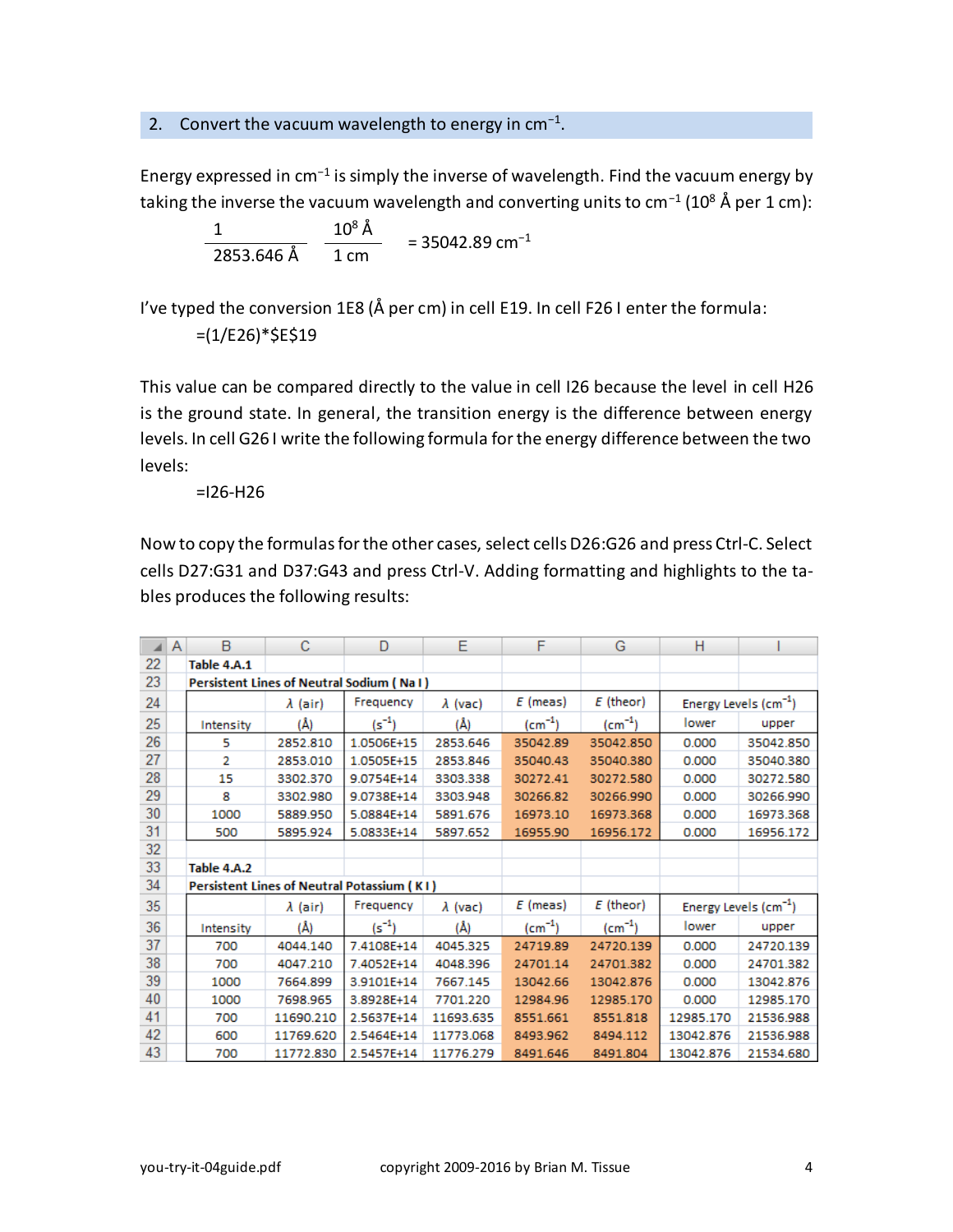# <span id="page-4-0"></span>**4.B absorbance**

This worksheet contains light absorption measurements for a water sample from a swimming pool. Measurement of a standard solution provides calibration to determine the copper concentration in the unknown solution.

| Concepts                     | <b>Concept Synopsis</b>                                       |  |  |
|------------------------------|---------------------------------------------------------------|--|--|
| light<br>absorption<br>meas- | Transmittance, T, is the fraction of light power with and     |  |  |
| urements                     | without an absorber: $P/Po$ . Percent transmittance, %- T, is |  |  |
|                              | $T \times 100$ %. Absorbance is $-\log(T)$ .                  |  |  |
| Beer-Lambert law             | Absorbance is directly proportional to absorber concentra-    |  |  |
|                              | tion.                                                         |  |  |

1. Calculate *T*, %-*T*, and *A* for the measurement.

Transmittance is the fraction of light that is measured when an absorber is placed in the light path. For our lux measurements that is:

$$
T = \frac{211 \text{ lux}}{399 \text{ lux}} = 0.529
$$

Being a ratio, transmittance is a unitless number. %-*T* is this value times 100 %, or 52.9 %. Absorbance is −log(*T*):

*A* = −log(0.529) = 0.277

Note that *A* is also a unitless number. In cells E23:E25 enter the labels *T* = , %-*T* = , and *A* = . In cells F23:F25 I enter the formulas:

 $=C25/C24$ 

 $=$ F23 $*$ 100

 $= -log(F23)$ 

The results should be the same values as above (see figure on next page).

2. Calculate the copper concentration in the pool water given the calibration data above.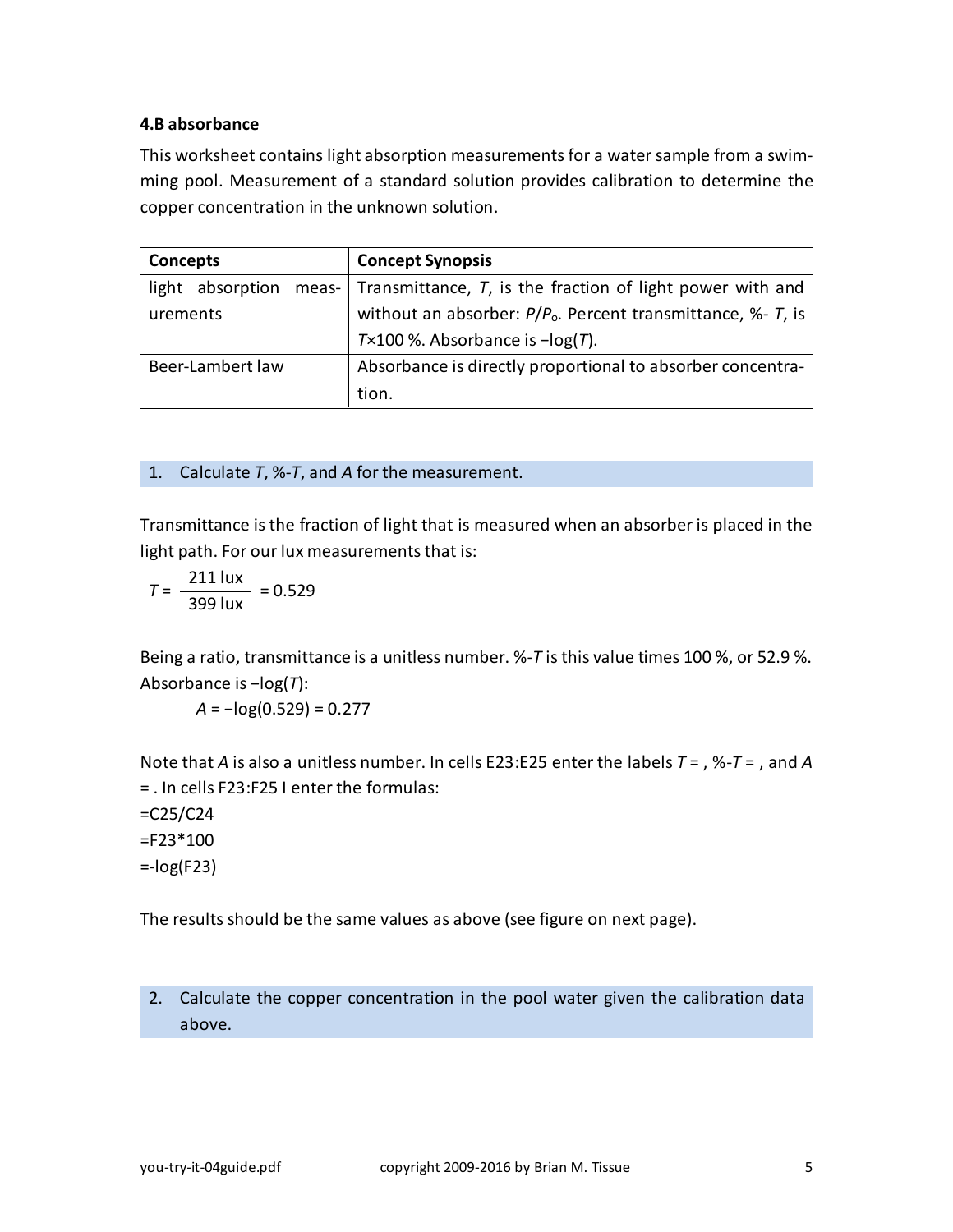The calibration data is an absorbance of 0.727 for a 1.0 ppm  $Cu^{2+}$  standard solution. Since absorbance is directly proportional to concentration, we can solve for the unknown concentration with a simple proportionality:

$$
\frac{c_{\text{unk}}}{A_{\text{unk}}} = \frac{c_{\text{std}}}{A_{\text{std}}}
$$

$$
\frac{c_{\text{unk}}}{0.277} = \frac{1.0 \text{ ppm}}{0.727}
$$

 $c_{unk}$  = 0.38 ppm Cu<sup>2+</sup>

The calibration data is embedded in text. Retype the values in cells C29 (0.727) and D29 (1.0). Add labels and in cell C30 enter the formula: =F25

Calculate the unknown concentration in cell D30 with the formula: = D29\*C30/C29

Add some formatting to highlight the result and you are done:

|    | A | в                         | с                 | D           | Е     | F     | G |
|----|---|---------------------------|-------------------|-------------|-------|-------|---|
| 20 |   |                           |                   |             |       |       |   |
| 21 |   | <b>Table 4.B.1</b>        |                   |             |       |       |   |
| 22 |   | sample                    | measurement (lux) |             |       |       |   |
| 23 |   | nothing in the light path | 450               |             | $T =$ | 0.529 |   |
| 24 |   | test tube of pool water   | 399               |             | $X =$ | 52.9  | % |
| 25 |   | pool water + reagent      | 211               |             | $A =$ | 0.277 |   |
| 26 |   |                           |                   |             |       |       |   |
| 27 |   |                           |                   |             |       |       |   |
| 28 |   |                           | Absorbance        | $Cu2+ conc$ |       |       |   |
| 29 |   | standard                  | 0.727             | 1.0         | ppm   |       |   |
| 30 |   | unknown                   | 0.277             | 0.38        | ppm   |       |   |
| 31 |   |                           |                   |             |       |       |   |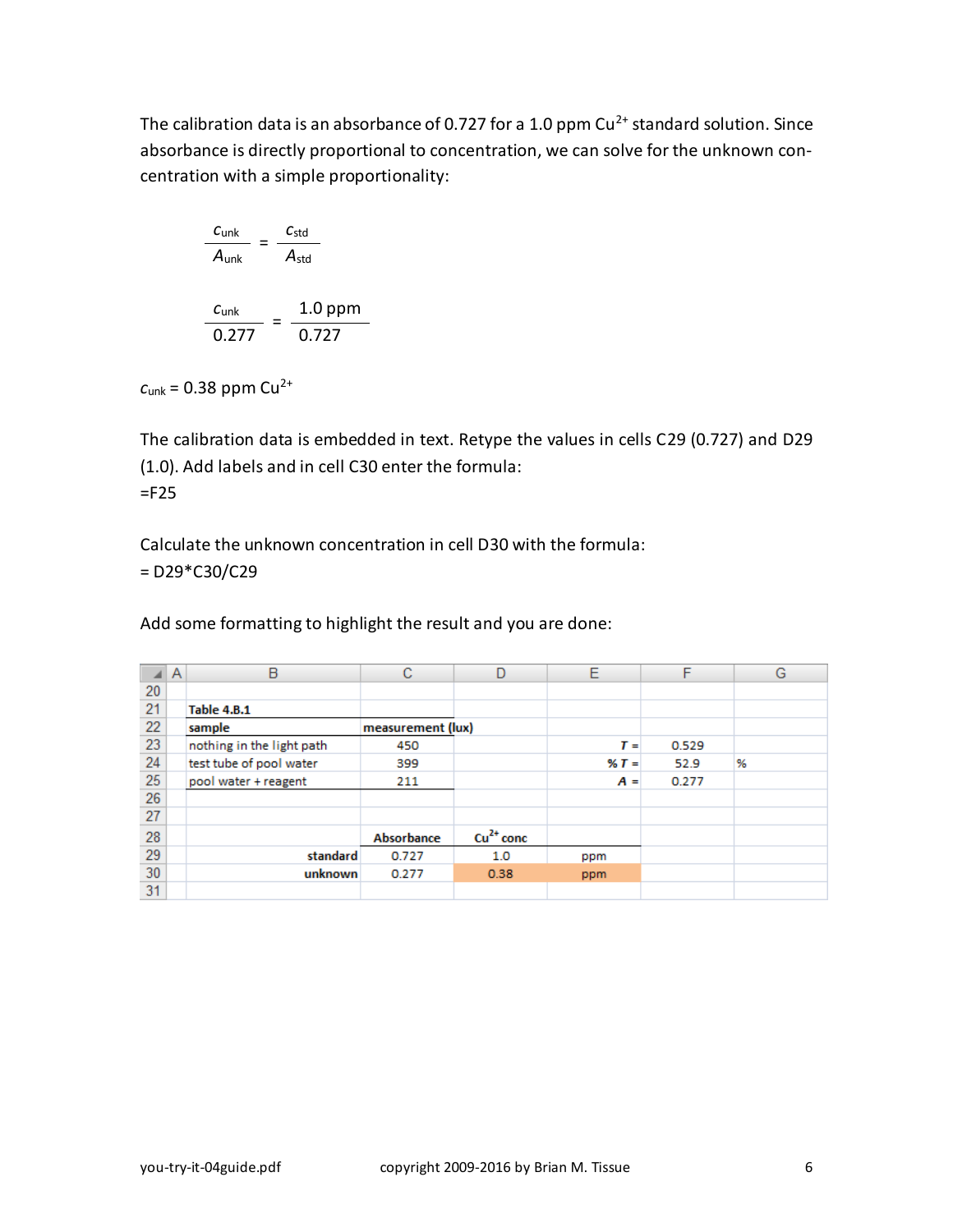#### 3. Use the repetitive measurements to predict the LOD and LOQ for this method.

Recall from chapter 1 that LOD is the concentration that produces a signal 3×noise and LOQ is the concentration at 10×noise. The noise level is measured by the standard deviation of the blank, which in this case is the pool water before adding reagent. In cells C39 and C40 type:

=AVERAGE(C35:C38) =STDEV(C35:C38)

The results are 397  $\pm$  7. Since we are measuring the decrease in light intensity, the light measurements for the LOD (blank  $-$  3×std dev) and LOQ (blank  $-$  10×std dev) are:

LOD: 397 − 21 = 375 LOQ: 397 − 73 = 324

(The 73 results from the standard deviation actually being 7.26.) Following the calculations from question 1, the corresponding transmittance, absorbance, and concentration values are:

| lux T |                           | A | conc (ppm) |
|-------|---------------------------|---|------------|
|       | LOD 375 0.945 0.024 0.034 |   |            |
|       | LOQ 324 0.817 0.088 0.12  |   |            |

In cells B43 and B44 enter the labels LOD and LOQ. In cells C43 and C44 enter the formulas:

=\$C\$39-3\*\$C\$40  $= $C$39-10*$C$40$ 

To calculate transmittance divide these values by the average of 397 lux. In col D enter:  $=C43/5C539$  $=C$ 44/\$C\$39

Likewise for absorbance take the –log. In col E enter:

 $= -log(D43)$ 

 $=$ -log(D44)

Now use the calibration data to convert the absorbance values to concentration, as we did for solving the concentration of the unknown solution. In col F enter: = E43\*\$D\$29/\$C\$29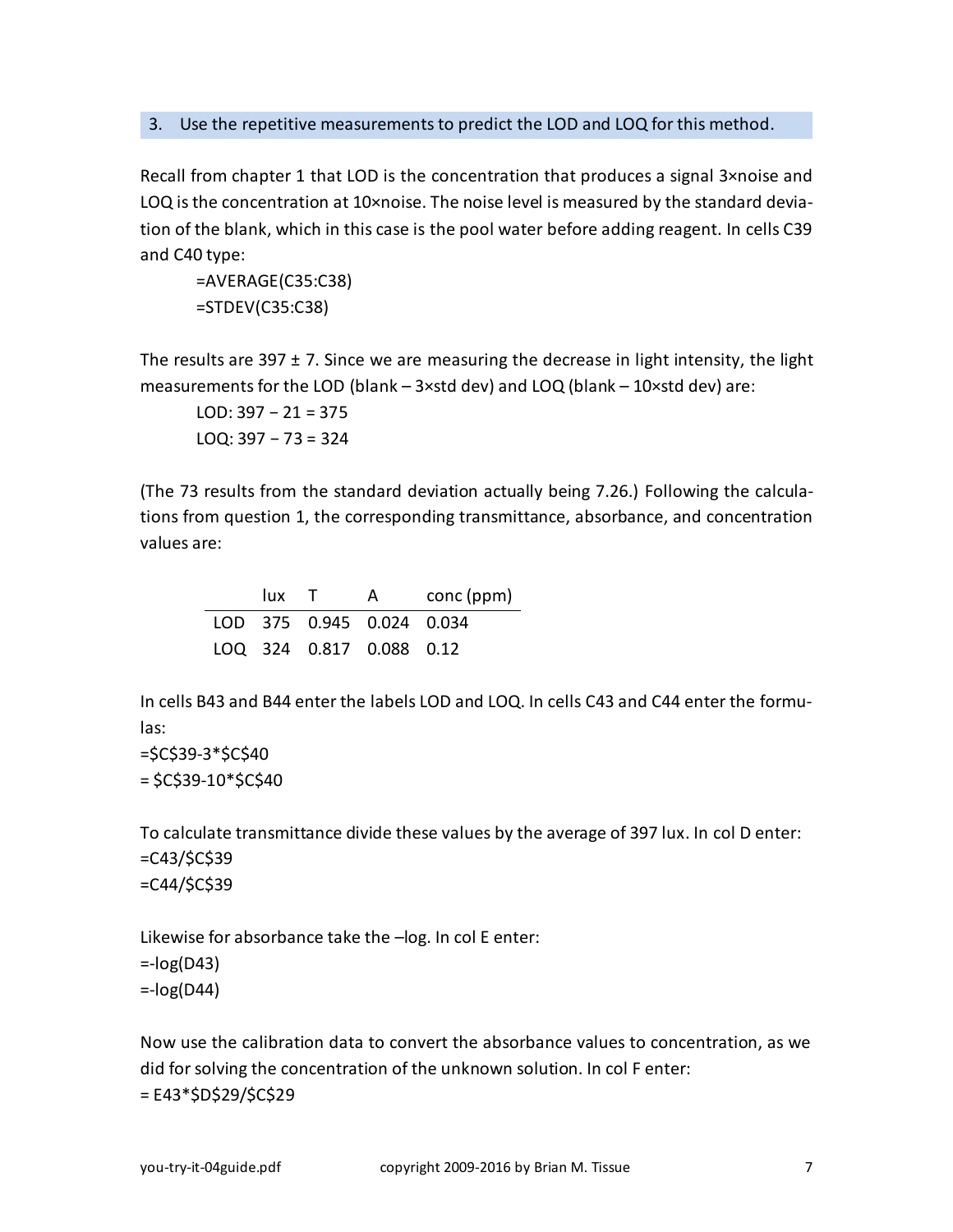# = E44\*\$D\$29/\$C\$29

|    | Α | B                             | с                 | D     | E     | F    | G   |
|----|---|-------------------------------|-------------------|-------|-------|------|-----|
| 32 |   |                               |                   |       |       |      |     |
| 33 |   | Table 4.B.2 (pool water only) |                   |       |       |      |     |
| 34 |   | trial                         | measurement (lux) |       |       |      |     |
| 35 |   |                               | 399               |       |       |      |     |
| 36 |   | 2                             | 389               |       |       |      |     |
| 37 |   | 3                             | 406               |       |       |      |     |
| 38 |   | 4                             | 394               |       |       |      |     |
| 39 |   | average                       | 397.0             |       |       |      |     |
| 40 |   | stdev                         | 7.3               |       |       |      |     |
| 41 |   |                               |                   |       |       |      |     |
| 42 |   |                               | lux               | т     | Α     | conc |     |
| 43 |   | <b>LOD</b>                    | 375               | 0.945 | 0.024 | 0.03 | ppm |
| 44 |   | LOQ                           | 324               | 0.817 | 0.088 | 0.12 | ppm |

The overall results will look something like:

These results show that we can measure copper in the water samples from approximately 0.1 to 1.0 ppm. Not bad for a home-built instrument.

If you wish you can replace the single 399 lux value used in part 1 with the 397 lux average to see if it makes a difference in the final result for question 2. The formulas should all be correct so that changing any of the data values should not require rewriting formulas.

#### <span id="page-7-0"></span>**4.C Beers-law**

This worksheet contains the absorption spectrum of riboflavin. We will use this reference spectral data to extract calibration information to then determine an unknown concentration.

| <b>Concepts</b>  | <b>Concept Synopsis</b>             |
|------------------|-------------------------------------|
| Beer-Lambert law | The Beer-Lambert law is $A = Ebc$ . |

# 1. Insert a scatter chart to plot both data sets and adjust axes and formatting.

Select the standard data in Table 4.C.1 and insert a scatter chart. Add a chart title, axis labels, and adjust the axes scales. Next select the unknown data in Table 4.C.2 (*A* data only), press Ctrl-C, click on the existing chart, and press Ctrl-V to paste the unknown plot into the chart. The result will be something like the following figure. I adjusted the x axis maximum in the figure to better show the useful peaks in the spectra.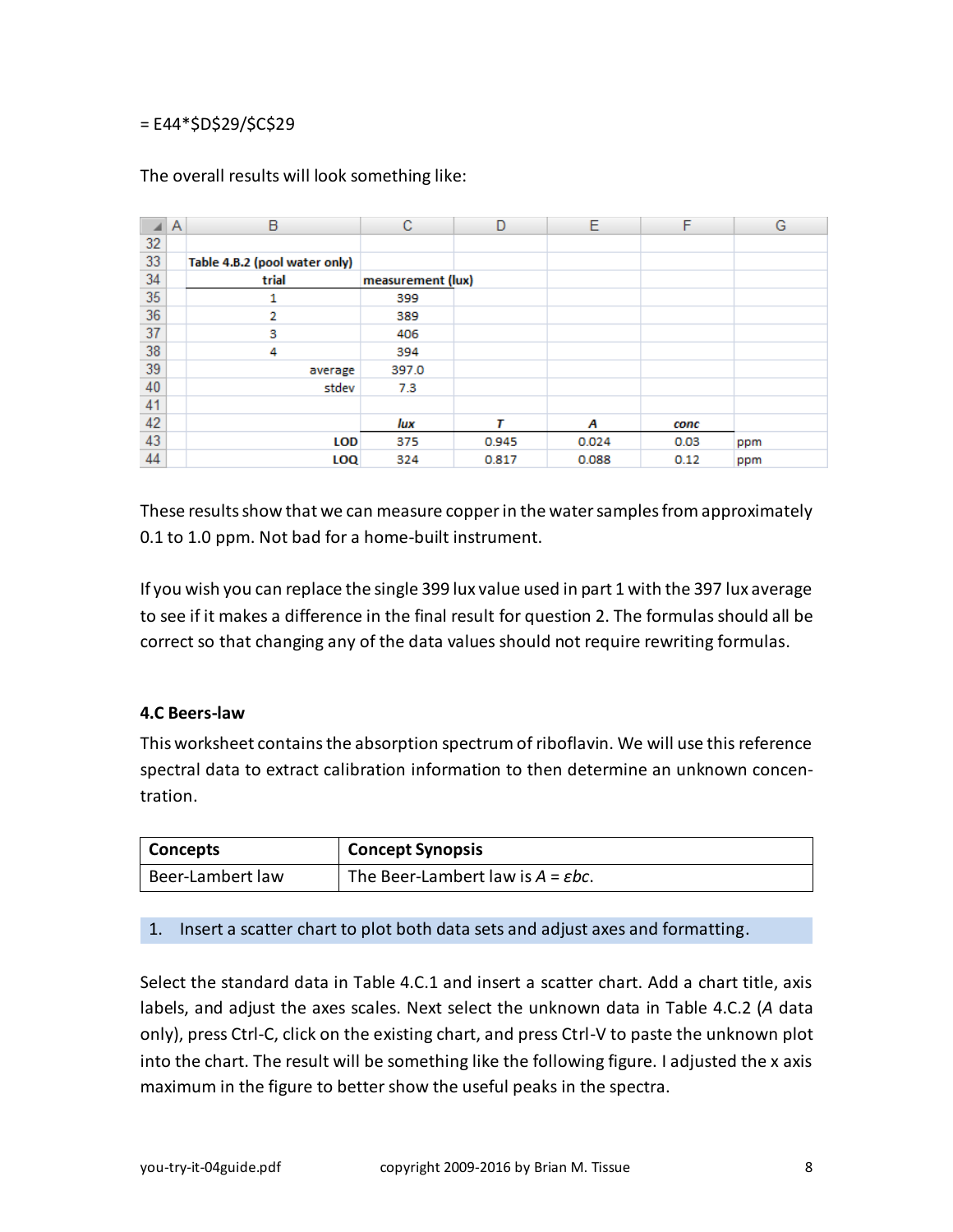

The main utility of plotting the spectral data is to check that the overall shape of the curves are the same. Additional peaks in the unknown spectrum could indicate the presence of interferences. Many substances absorb in the UV region, and in this case the strongest riboflavin absorption is near 260 nm.

To check that the unknown spectrum matches the standard spectrum, right-click on the unknown plot, choose Format Data Series…, select the Secondary Axis button, and click the Close button. You can change the scale of the secondary axis to make sure that the unknown curve truly matches the standard. When you are done, undo the changes to reset both plots to the same y scale. In the event that another absorber overlaps with the peak in the UV, but not in the visible, the peak near 450 nm can be used for quantitative measurements. The disadvantage of using the weaker peak near 450 nm is that it provides a lower sensitivity.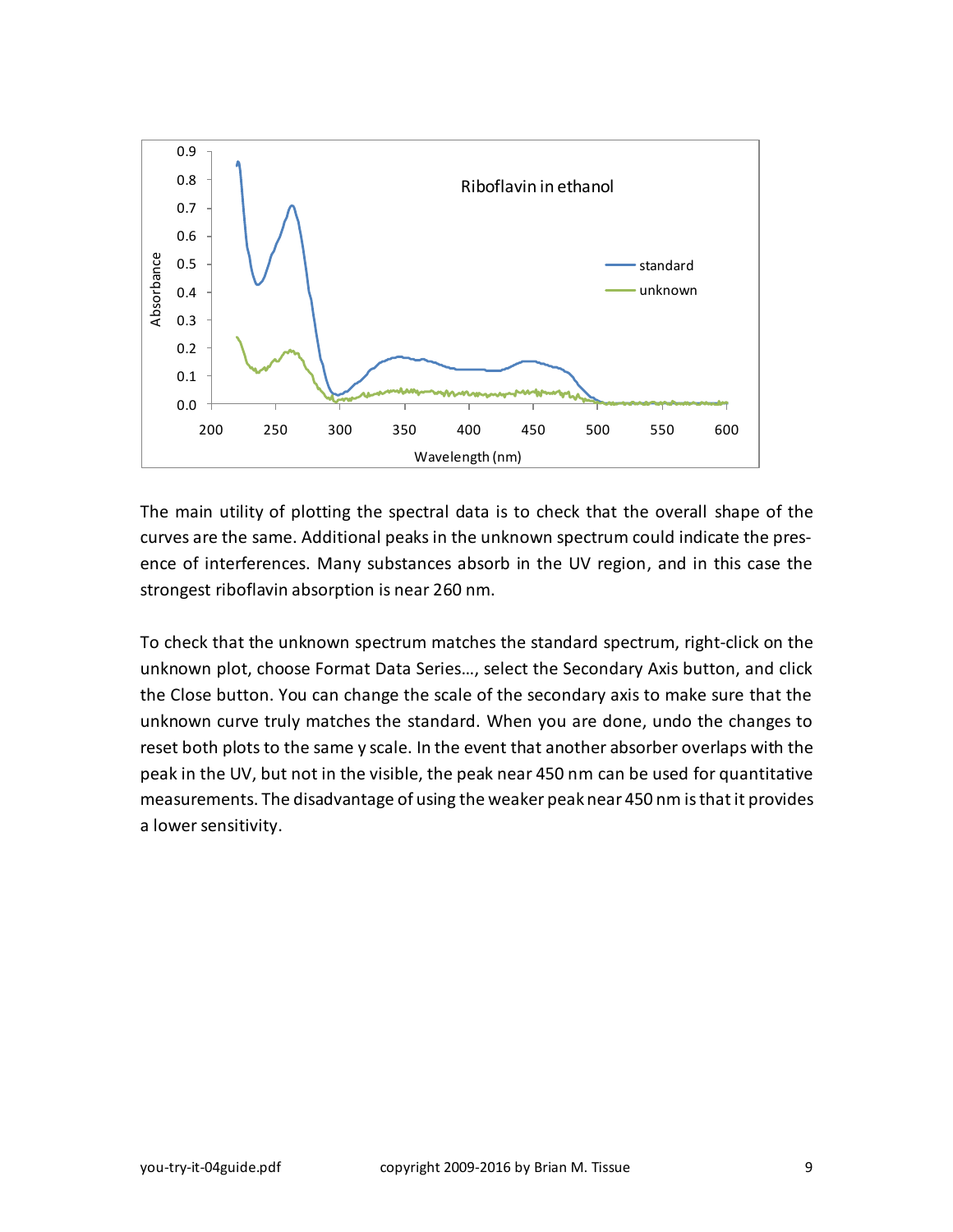# 2. Determine the maximum absorbance values for the peaks near 260 and 450 nm. Calculate the molar absorptivity for each peak wavelength.

Because the peaks for molecules in solution are usually broad, it is not always obvious where the true peak maximum occurs. However, the broad peaks are advantageous in that the change in absorbance near the maximum is small. The slight dependence on wavelength makes the measurements less error-prone when selecting the exact peak position.

The data in Tables 4.C.1 and 4.C.2 near the 260-nm peak are reproduced below. For both data sets, we can see that the peak in the UV is at 263 nm.

| 260 | 0.6940 | 260 | 0.1903 |
|-----|--------|-----|--------|
| 261 | 0.7030 | 261 | 0.1933 |
| 262 | 0.7086 | 262 | 0.1846 |
| 263 | 0.7095 | 263 | 0.1916 |
| 264 | 0.7042 | 264 | 0.1882 |
| 265 | 0.6920 | 265 | 0.1760 |
| 266 | 0.6734 | 266 | 0.1806 |
| 267 | 0.6509 | 267 | 0.1806 |
| 268 | 0.6269 | 268 | 0.1667 |

Now looking atthe data for the peak near 450 nm, the peak is more difficult to determine due to being broader. The highest absorbance value occurs at 447 nm for the standard solu-

| 442 | 0.1523 | 442 | 0.0492 |
|-----|--------|-----|--------|
| 443 | 0.1528 | 443 | 0.0368 |
| 444 | 0.1533 | 444 | 0.0369 |
| 445 | 0.1539 | 445 | 0.0433 |
| 446 | 0.1542 | 446 | 0.0479 |
| 447 | 0.1544 | 447 | 0.0349 |
| 448 | 0.1541 | 448 | 0.0421 |
| 449 | 0.1534 | 449 | 0.0463 |
| 450 | 0.1526 | 450 | 0.0437 |
| 451 | 0.1516 | 451 | 0.0417 |

tion, but the fluctuations in the unknown sample makes the peak less clear. We'll use the absorbance values at 447 nm and also take average values between 446 – 448 nm.

To get averages, enter the following formulas: =AVERAGE(C275:C277)

=AVERAGE(F275:F277)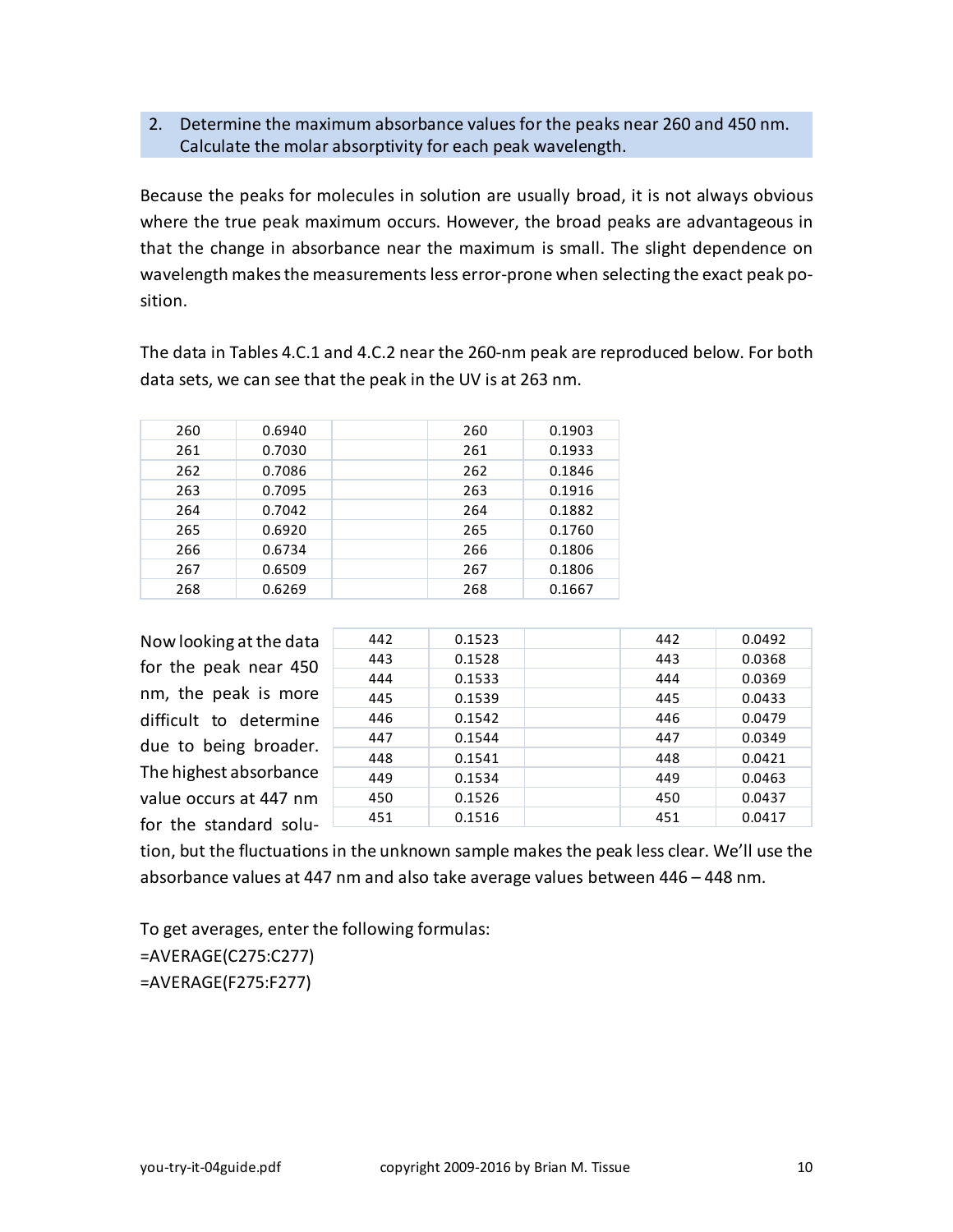| ◢   | $\mathsf{A}$ |     | С      |        |     |        | G      |
|-----|--------------|-----|--------|--------|-----|--------|--------|
| 274 |              | 445 | 0.1539 |        | 445 | 0.0433 |        |
| 275 |              | 446 | 0.1542 |        | 446 | 0.0479 |        |
| 276 |              | 447 | 0.1544 | 0.1542 | 447 | 0.0349 | 0.0416 |
| 277 |              | 448 | 0.1541 |        | 448 | 0.0421 |        |
| 278 |              | 449 | 0.1534 |        | 449 | 0.0463 |        |

I copy and paste the absorbance values of the standard and unknown solutions to a new table:

|                 | А |                                    |           |  |           |
|-----------------|---|------------------------------------|-----------|--|-----------|
| 32              |   |                                    |           |  |           |
| 33              |   | $\lambda_{\text{max}}$ (nm)        | $A_{std}$ |  | $A_{unk}$ |
| 34              |   | 263                                | 0.7095    |  | 0.1916    |
| $\overline{35}$ |   | 447                                | 0.1544    |  | 0.0349    |
| 36              |   | 447*                               | 0.1542    |  | 0.0416    |
| 37              |   | * average A values from 446-448 nm |           |  |           |
| 20              |   |                                    |           |  |           |

Table 4.C.1 contains the Beer-Lambert law information to calculate the molar absorptivity, *ε*, at each wavelength. Using the Beer-Lambert law, *A* = *εbc*, for a 1.00-cm path length and the known concentration of 2.00×10<sup>−</sup><sup>5</sup> M, the calculation for the molar absorptivity at 263 nm is:

0.7095 =  $\varepsilon_{263}(1.00 \text{ cm})$ ( 2.00×10<sup>-5</sup> M)

 $\varepsilon_{263}$  = 35475 M<sup>-1</sup> cm<sup>-1</sup>

In cell D33 I add a label for epsilon. In cell D34 I enter the formula: =C34/ (\$C\$44\*\$C\$45)

I copy this formula down two rows. The results are:

|                 | A |                                    | С         |                                       |           |  |
|-----------------|---|------------------------------------|-----------|---------------------------------------|-----------|--|
| 32              |   |                                    |           |                                       |           |  |
| 33              |   | $\lambda_{\max}$ (nm)              | $A_{std}$ | ε (M <sup>-1</sup> cm <sup>-1</sup> ) | $A_{unk}$ |  |
| 34              |   | 263                                | 0.7095    | 35475                                 | 0.1916    |  |
| $\overline{35}$ |   | 447                                | 0.1544    | 7721                                  | 0.0349    |  |
| 36              |   | 447*                               | 0.1542    | 7711                                  | 0.0416    |  |
| 37              |   | * average A values from 446-448 nm |           |                                       |           |  |
| 20 <sub>o</sub> |   |                                    |           |                                       |           |  |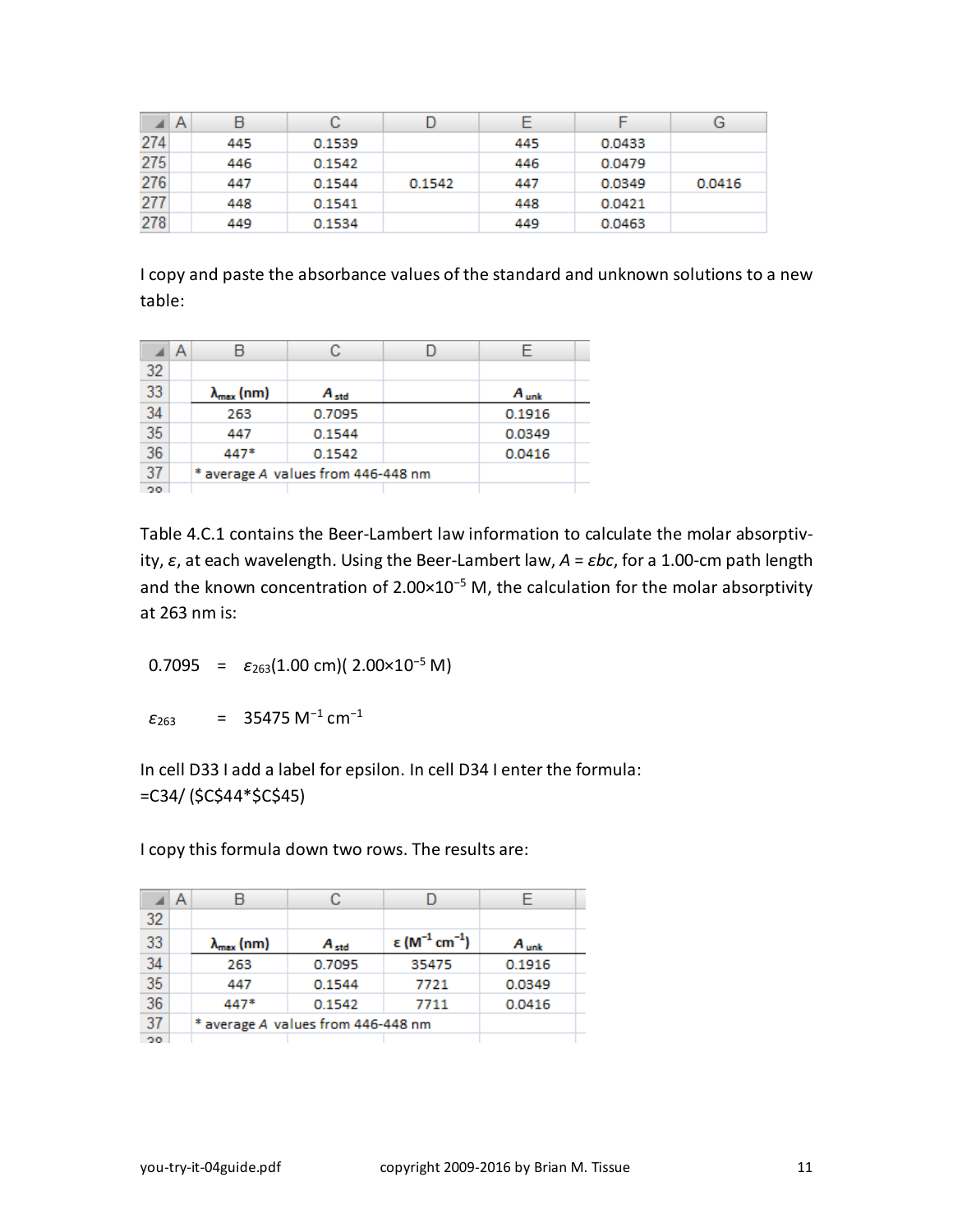# 3. Determine the concentration of the unknown solution.

Using the strongest peak at 263 nm will provide the most sensitive measurement. I will also determine the concentration using the 447 nm peak as a check for any interfering absorbance at 263 nm. The calculation is similar to the previous one, but now I know *ε* and I solve for the unknown concentration. Entering the absorbance at 263 nm for the unknown solution and the molar absorptivity in the Beer-Lambert law:

0.1916 = (35475 M<sup>−</sup><sup>1</sup> cm<sup>−</sup><sup>1</sup> )(1.00 cm) *c*unk

```
c<sub>unk</sub> = 5.40×10<sup>-6</sup> M
```
Looking at the two spectra and noting that the unknown peak is approximately 30 % of the intensity of the standard, this result makes sense compared to the concentration of the standard solution.

In cell F33 I add the label *c*unk, and in cell F34 I enter the formula: =E34/(D34\*\$F\$44)

Again I copy this formula down two rows. As in the absorptivity calculation, I include the path length, \$C\$45 and \$F\$44, but they could be omitted since the values are 1.00. After formatting the cells and adding unit labels, the result will look something like the following figure:

|    | A |                             | С                                  |                                                   |           |               | G |
|----|---|-----------------------------|------------------------------------|---------------------------------------------------|-----------|---------------|---|
| 32 |   |                             |                                    |                                                   |           |               |   |
| 33 |   | $\lambda_{\text{max}}$ (nm) | $A_{std}$                          | $\varepsilon$ (M <sup>-1</sup> cm <sup>-1</sup> ) | $A_{unk}$ | $c_{unk}$ (M) |   |
| 34 |   | 263                         | 0.7095                             | 35475                                             | 0.1916    | 5.40E-06      | м |
| 35 |   | 447                         | 0.1544                             | 7721                                              | 0.0349    | 4.52E-06      | м |
| 36 |   | $447*$                      | 0.1542                             | 7711                                              | 0.0416    | 5.40E-06      | м |
| 37 |   |                             | * average A values from 446-448 nm |                                                   |           |               |   |

Note that averaging several values for the 447 nm data gives a result that agrees with the measurement at 263 nm. Using only the single value gives a different result. In looking at the data, the random noise

The software that controls spectrometers often has data analysis capability. The software works well, but it is up to the operator to set how much averaging or smoothing the software is doing to ensure reasonable results.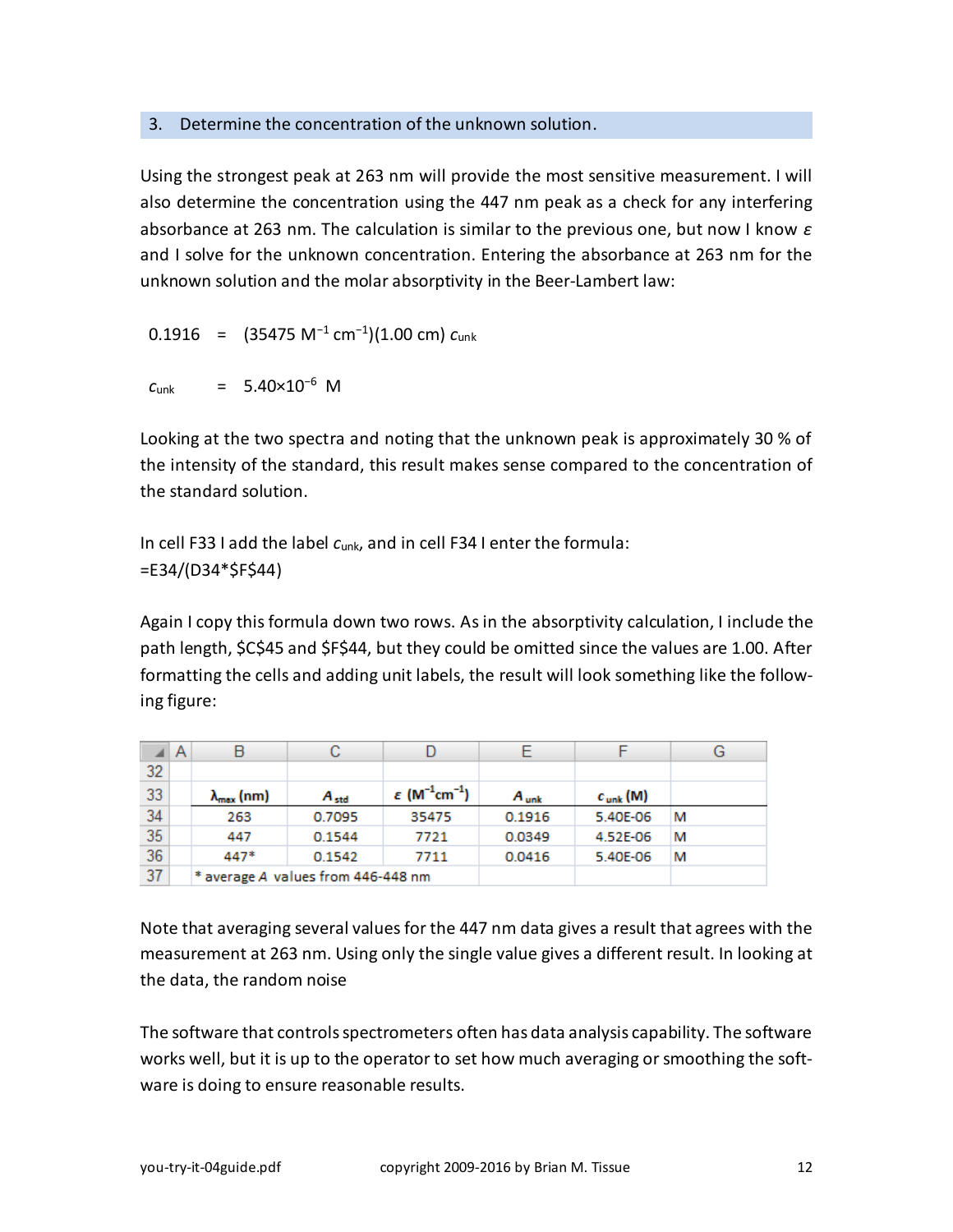# <span id="page-12-0"></span>**4.D fluorescence**

This worksheet contains a table of fluorescence measurements for riboflavin standards and an unknown.

| <b>Concepts</b> | <b>Concept Synopsis</b>                                         |
|-----------------|-----------------------------------------------------------------|
| fluorescence    | The fluorescence intensity will be directly proportional to an- |
|                 | alyte concentration at low concentration.                       |

# 1. Determine the mean and standard deviation of all repetitive measurements. Create a calibration curve of the fluorescence vs concentration.

In cells H22 and I22 type the labels 'average' and 'std dev,' respectively, and in H23 and I23 enter the formulas:

=AVERAGE(C23:F23)

=STDEV(C23:F23)

Copy these formulas down to row 29 and the result will be something like the following figure:

|    | Α | B          | С    |                                              | Ε    | F    | G | Н       |         |
|----|---|------------|------|----------------------------------------------|------|------|---|---------|---------|
| 20 |   |            |      | <b>Table 4.D.1 Fluorescence Measurements</b> |      |      |   |         |         |
| 21 |   |            |      |                                              |      |      |   |         |         |
| 22 |   | conc (ppm) |      | 2                                            | з    | 4    |   | average | std dev |
| 23 |   | 0.00       | 0.01 | 0.00                                         | 0.00 |      |   | 0.003   | 0.006   |
| 24 |   | 0.01       | 0.11 | 0.11                                         | 0.11 |      |   | 0.110   | 0.000   |
| 25 |   | 0.02       | 0.24 | 0.24                                         | 0.24 |      |   | 0.240   | 0.000   |
| 26 |   | 0.04       | 0.50 | 0.50                                         | 0.50 |      |   | 0.500   | 0.000   |
| 27 |   | 0.08       | 0.96 | 0.97                                         | 0.93 |      |   | 0.953   | 0.021   |
| 28 |   | 0.10       | 1.25 | 1.24                                         | 1.24 |      |   | 1.243   | 0.006   |
| 29 |   | unknown    | 0.75 | 0.74                                         | 0.77 | 0.77 |   | 0.758   | 0.015   |

Highlight the data in cells B23:B28 and in H23:H28. Insert a scatter chart and add axis labels and a trendline. In the following figure I've also added a chart label and displayed the trendline equation on the chart: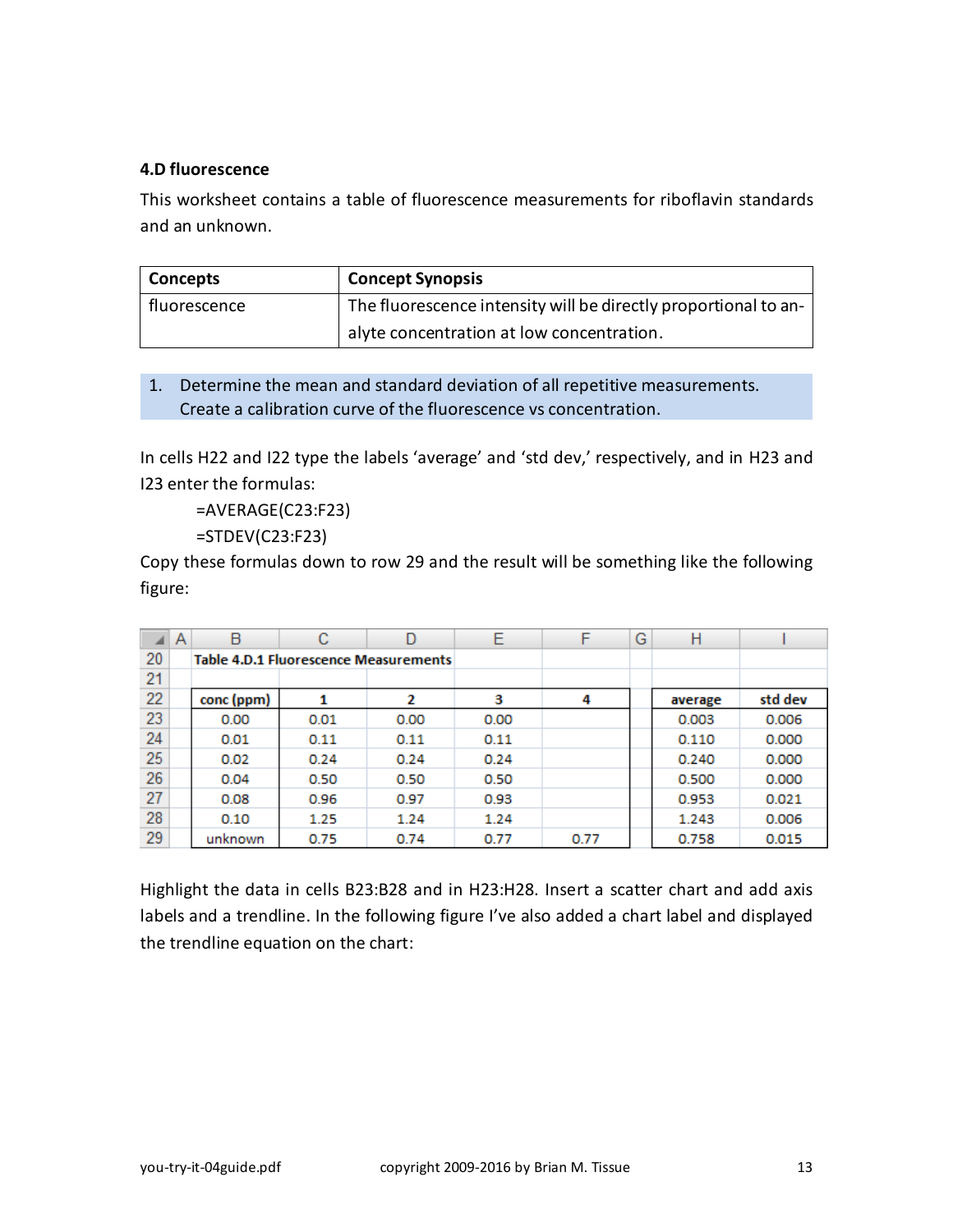

The main reason to plot the calibration data is to check that the measurement is linear over the concentration range of interest. In this case we can be sure that the instrument does respond linearly from zero to 0.10 ppm riboflavin.

2. Determine the riboflavin concentration in the unknown solution.

Using LINEST to find the slope and intercept with their uncertainties. Select cells B31:C36, type:

=LINEST(H23:H28,B23:B28,TRUE,TRUE)

and press Ctrl-Shift-Enter. The results show that the uncertainty in the intercept is larger than the value, so we are justified to force the intercept through 0,0. With cells B31:C36 still highlighted, change the first TRUE parameter to FALSE in the LINEST formula and again press Ctrl-Shift-Enter:

=LINEST(H23:H28,B23:B28,FALSE,TRUE)

Add a title above the results and you'll have something like the figure to the right. Note that the slope is only slightly different compared to the trendline or the first LINEST results (12.299).

| <b>LINEST slope:</b> |       |
|----------------------|-------|
| 12.243               | ŋ     |
| 0.120                | #N/A  |
| 1.000                | 0.016 |
| 10357.116            | 5     |
| 2.773                | 0.001 |

The unknown concentration is found from the linear equation:

*y* = 12.243*x* + 0.0

Entering the unknown measurement of 0.758 for *y* we obtain: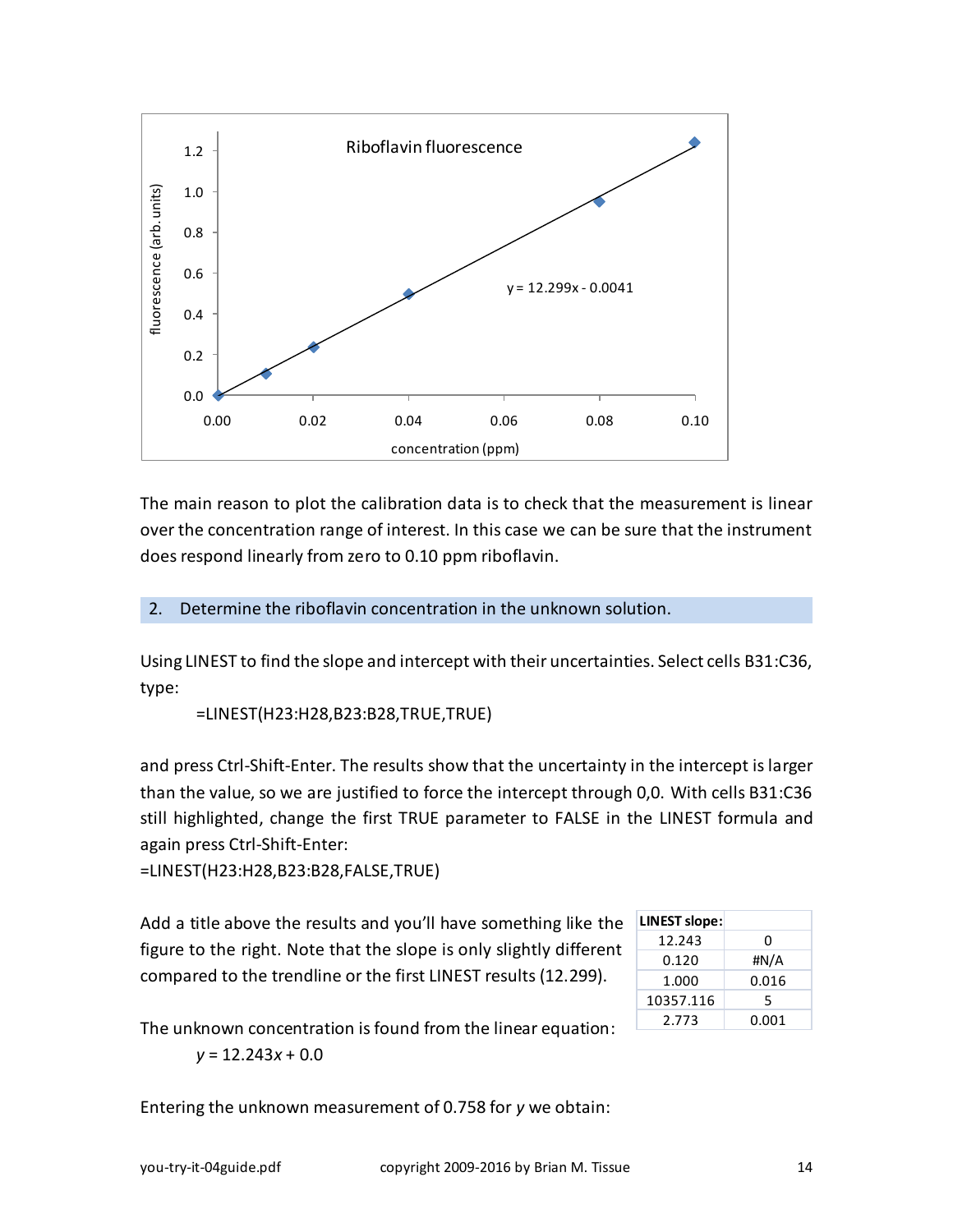0.758 = (12.243 ppm<sup>−</sup><sup>1</sup> ) *x x* = 0.758/(12.243 ppm<sup>−</sup><sup>1</sup> )  $x = 0.0619$  ppm riboflavin

We can propagate the error for this calculation:

$$
\frac{s_x}{x} = \frac{s_y}{y} + \frac{s_{slope}}{slope}
$$

where *s*is standard deviation, and the *x*, *y*, and *slope* refer to the terms in the linear equation. Entering the values that we have:

$$
\frac{s_x}{0.0619 \text{ ppm}} = \frac{0.015}{0.758} + \frac{0.120}{12.243}
$$

*s*<sup>x</sup> = 0.0018 ppm

We can now report our unknown as (0.062 ± 0.002) ppm riboflavin. To perform this calculation in Excel, in cells F31 and H31 enter the labels '*c*unk' and 'std dev' and in cell I32 enter 'ppm.' In cell F32 find the unknown concentration with the formula: =H29/B32

In cell H32 enter the following formula to propagate error to find the standard deviation of the unknown concentration:

=(I29/H29+B33/B32)\*F32

These formulas should produce the results as above (see figure below).

3. Determine the riboflavin concentration and uncertainty in the unknown dry sample.

The sample size of the dry powder was 1.080 g.

There are usually numerous ways to account for dilution in a sample preparation procedure. For this particular sample, a useful format will be to report the result as a weight of riboflavin per gram of formula. The measured result is the concentration in 50.0 mL of solution. The amount of riboflavin in this solution is:

> 0.0619 μg riboflavin  $-$  × 50.0 mL solution = 3.10 μg riboflavin mL solution